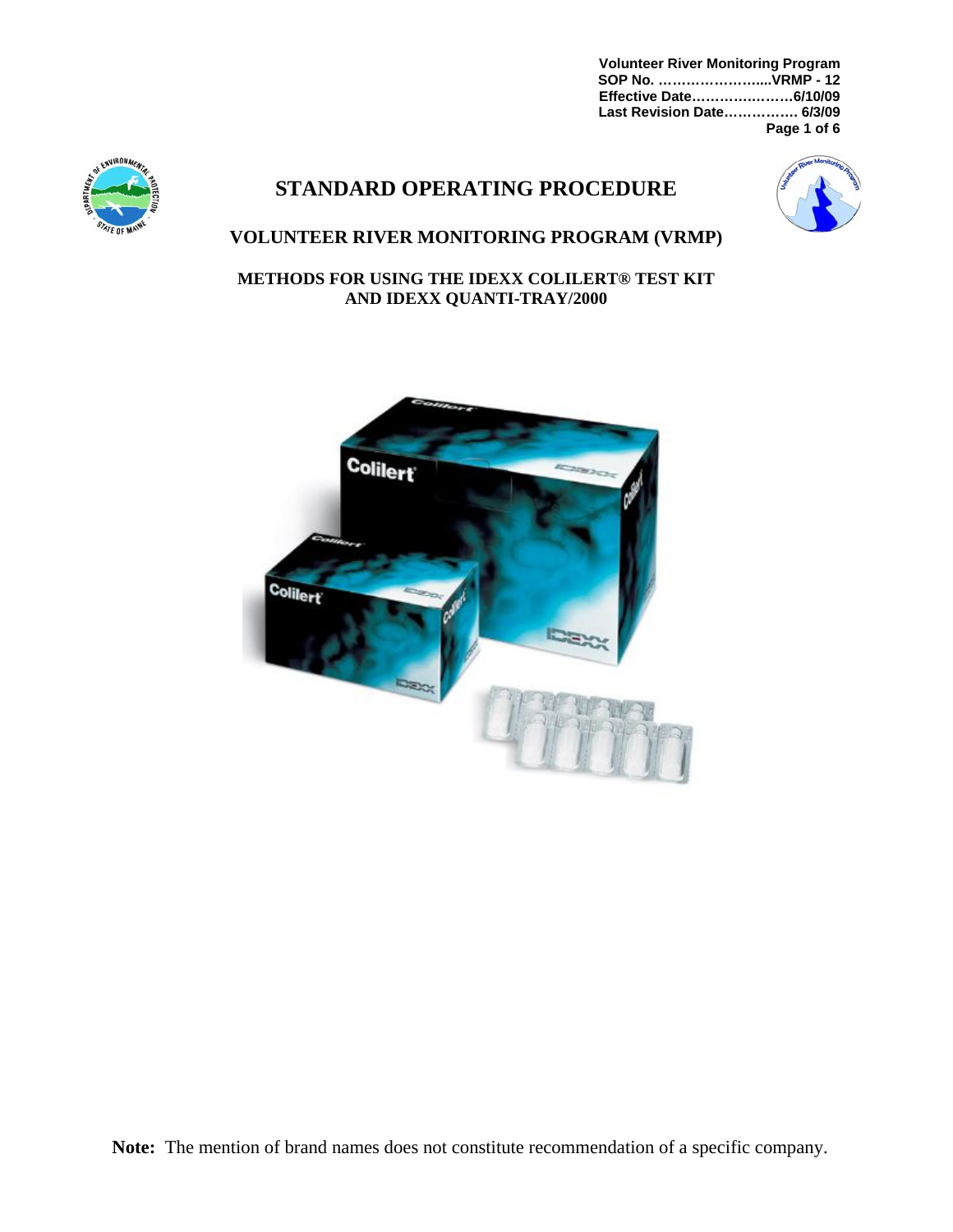**Volunteer River Monitoring Program SOP No. …………………....VRMP - 12 Effective Date………….………6/10/09 Last Revision Date……………. 6/3/09 Page 2 of 6**

#### **Volunteer River Monitoring Program**

### **Standard Operating Procedure Methods for Using the IDEXX Colilert® Test Kit and the IDEXX Quanti-Tray/2000 (for use with the IDEXX Quanti-Tray Sealer)**

Prepared by Lisa Vickers and Jeff Varricchione Maine Department of Environmental Protection Bureau of Land and Water Quality Division of Watershed Management 312 Canco Road, Portland, ME 04103

**1. Applicability**. This standard operating procedure (SOP) is used by the Volunteer River Monitoring Program (VRMP) of the Maine Department of Environmental Protection's Division of Watershed Management. It applies to the collection of total coliform and *Escherichia coli (E. coli)* from rivers and stream in Maine using the IDEXX Colilert Test Kit and the IDEXX Quanti-Tray/2000 (for use with the IDEXX Quanti-Tray Sealer).

**2. Purpose**. The purpose of this SOP is to provide standardized methods for volunteer groups to determine total coliform and *Escherichia coli* of rivers and streams as an instantaneous reading using the IDEXX Colilert Test Kit and the IDEXX Quanti-Tray/2000 (for use with the IDEXX Quanti-Tray Sealer).

#### **3. Definitions**

- **A. IDEXX.** Manufacturer of technology-based products and services for veterinary, food and water applications including IDEXX Colilert® Test Kit and IDEXX Quanti-Tray/2000.
- **B. Fecal Coliform.** A type of bacteria that lives in the intestines of warm blooded animals and is associated with human or animal wastes.
- **C.** *Escherichia coli* **(***E. coli).* A type of fecal coliform bacteria that is commonly found in the intestines of animals and humans.

#### **4. Responsibilities**

#### **A.** *Volunteer Monitors & Volunteer Groups*

• **Certification.** It is the responsibility of the individual obtaining this data to maintain current certification for the parameter(s) they collect if they wish their data to be entered into the VRMP database. Training will be provided to volunteers on an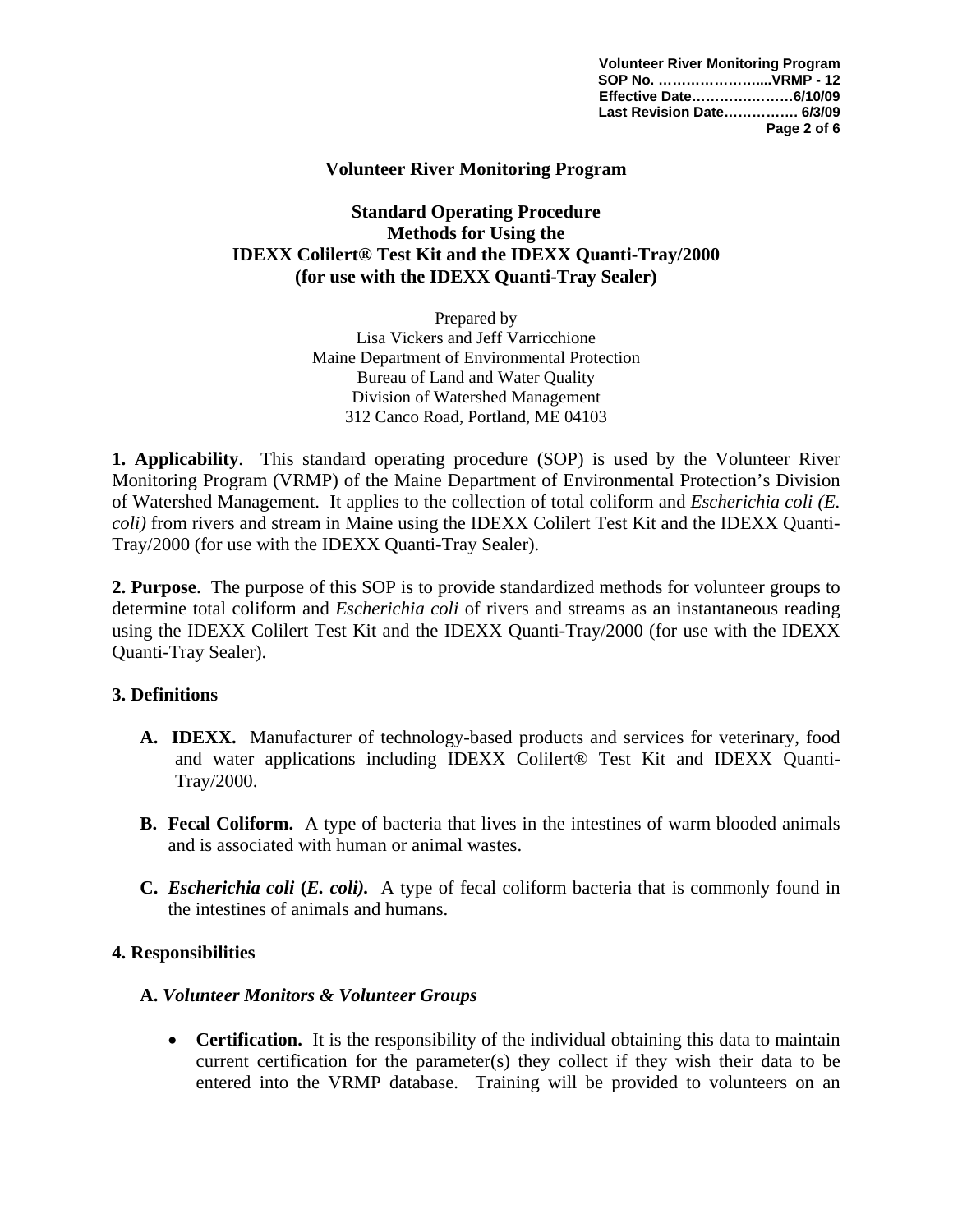**Volunteer River Monitoring Program SOP No. …………………....VRMP - 12 Effective Date………….………6/10/09 Last Revision Date……………. 6/3/09 Page 3 of 6**

annual basis by VRMP/DEP staff, and certification will last for one year from the date of training.

- **Data Recording.** It is the responsibility of the individual obtaining this data to record the results and additional qualifying information on current VRMP field sheets obtained from their affiliated watershed association or through the VRMP program of the DEP.
- **Data Quality Checks and Data Submission.** The data manager for the volunteer group will collect and enter volunteer field sheet data into the appropriate computer file, perform quality assurance checks (Refer to Section 5.10 of the VRMP's Quality Assurance Project Plan [MDEP, 2009]), and submit data to the VRMP following protocols outlined in the volunteer group's latest sampling and analysis plan (SAP) that has been approved by the VRMP.

# **B.** *Volunteer River Monitoring Program (VRMP) Staff*

• **Oversight of Volunteer Groups and Volunteers.** VRMP staff will oversee volunteer groups and volunteers through a variety of ways including maintaining an up-to-date VRMP quality assurance program plan (QAPP); reviewing sampling and analysis plans (SAPs) of the volunteer groups; providing annual training/certification sessions for volunteers; conducting quality assurance checks on data submitted by volunteer groups and laboratories; and uploading data into the DEP's EGAD database. These tasks are described in greater detail in the VRMP's latest QAPP.

# **5. Guidelines and procedures**

# **A.** *Safety.*

• Volunteers shall wear gloves and safety glasses while using the reagents. In addition, volunteers shall wash hands after use.

# **B***. IDEXX Colilert ® Test Kit and IDEXX Quanti-Tray/2000 Preparation.*

• **First time use, beginning of field season, and prior to field sampling.** Conduct a full inspection of the kit to ensure completeness and valid chemical expiration dates. Follow manufacturer's instructions for setting up the IDEXX Quanti-Tray Sealer (Appendix C, Section, "Setting Up"). If any problems are detected, contact your group's coordinator or the VRMP for recommendations on how to resolve them.

# **C***. Fecal Coliform and E. coli Measurements.*

• **Sampling Period and Location.** Sampling period and site location information will be documented in SAPs (that require approval by the VRMP) that are submitted by the volunteer groups prior to the beginning of a sampling season. Detailed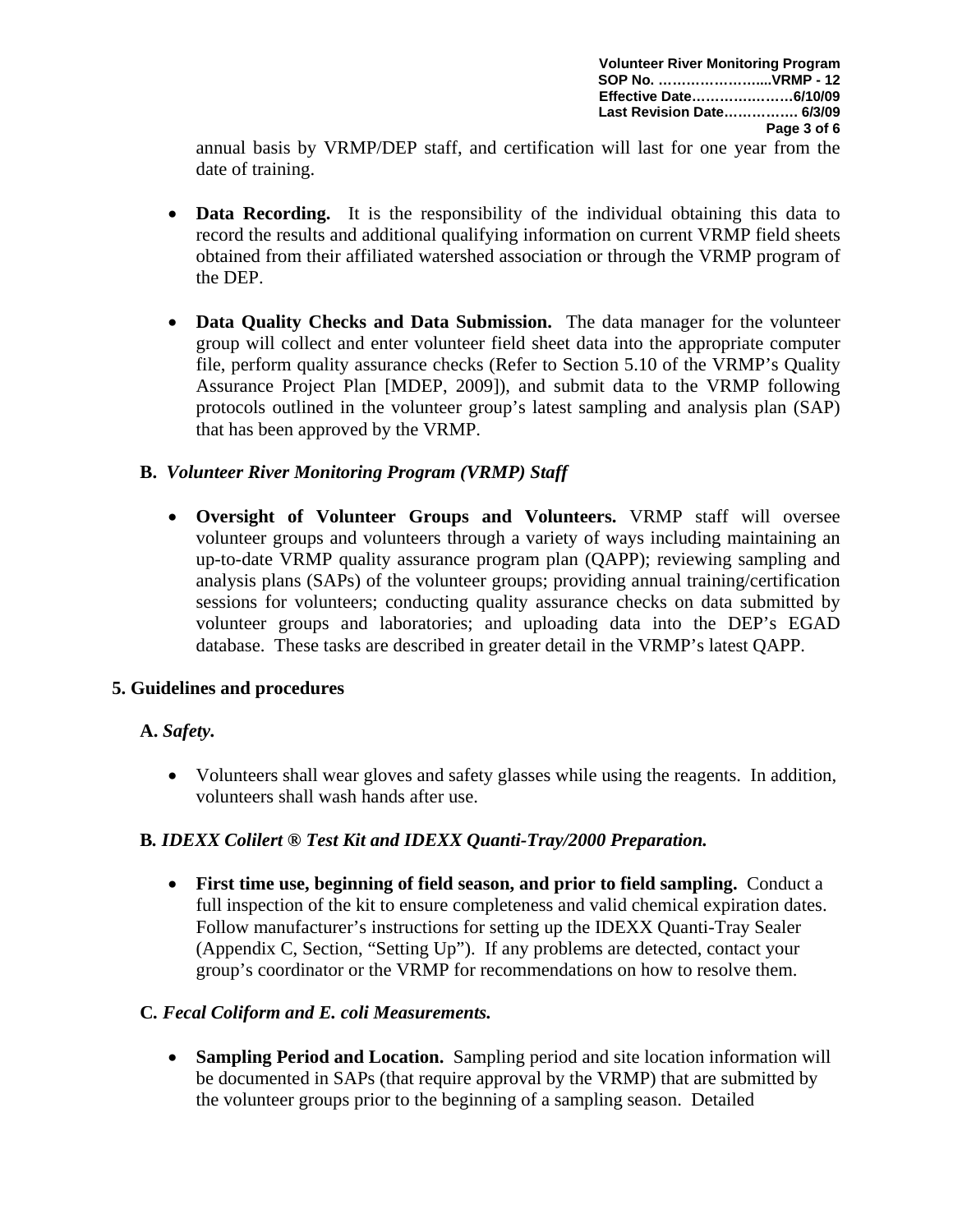**Volunteer River Monitoring Program SOP No. …………………....VRMP - 12 Effective Date………….………6/10/09 Last Revision Date……………. 6/3/09 Page 4 of 6**

information regarding how volunteer groups are to obtain and document site location information can be found in DEP VRMP SOP-02 [Documenting Site Location].

### • **Measurements.**

- **(1)** Record site location on data sheet.
- **(2)** See DEP VRMP Standard Operating Procedure, **"**Methods for Collecting Water Grab Samples in Rivers and Streams" (VRMP SOP-01; see footnote <sup>A</sup> below) for proper sampling technique for collecting a water grab sample.
- **(3)** Samples shall be stored at <10°C until analysis. The maximum holding time is 6 hours. Samples must processed within 2 hr of arriving at laboratory. (Refer to Table 3d of the latest VRMP QAPP [MDEP, 2009]).

### • **Sample Preparation Procedure. (***For complete instructions refer to Appendix B)*

- **(1)** Prepare reagent/sample mixture by adding contents of 1 snap pack to a 100 ml water sample in a sterile container (Refer to Appendix A, Section "Quanti-Tray® Enumeration Procedure").
- **(2)** Prepare Quanti-Tray/2000 for reagent/sample mixture (Refer to Appendix B, Section "User Instructions", Steps  $#1 - 3$ ).
- **(3)** Pour the reagent/sample mixture directly into the Quanti-Tray/2000. Be sure to avoid any contact with the foil tab. Tap the small wells 2-3 times to release any air bubbles. Allow foam to settle.
- **(4)** Place the sample-filled Quanti-Tray onto the Quanti-Tray/2000 rubber insert of the Quanti-Tray Sealer with the well side (plastic) of the Quanti-Tray facing down.

# • **Quanti-Tray Sealer Procedure and Incubation.**

- **(1)** Follow manufacturer's instructions for first time use (Refer to Appendix C, Section, "Setting Up").
- **(2)** After the Quanti-Tray has been filled with a sample, seal tray according to manufacturer's instructions (Refer to Appendix C, Section, "Operating Directions").

# • **Incubation and Result Analysis**

 $\overline{a}$ 

- **(1)** After Quanti-tray has been sealed, place the sealed tray in a  $35^{\circ}C \pm 0.5^{\circ}C$ incubator for 24 hours.
- **(2)** Read results according to the Result Interpretation table found in Appendix A, Section, "Quanti-Tray Enumeration Procedure.
- **(3)** Count the number of positive wells and refer to the Most Probable Number (MPN) table provided with the trays to obtain a MPN. (Refer to Appendix B for IDEXX Quanti-Tray/2000 MPN Table).
- **(4)** Dispose of media in accordance with good laboratory practice.

<sup>&</sup>lt;sup>A</sup> See: Maine Department of Environmental Protection (MDEP), Maine Volunteer River Monitoring Program (VRMP). 2009. Standard Operating Procedure: Methods for Collecting Water Grab Samples in Rivers and Streams. SOP-01. Portland, ME. http://www.maine.gov/dep/blwq/docstream/vrmp/index.htm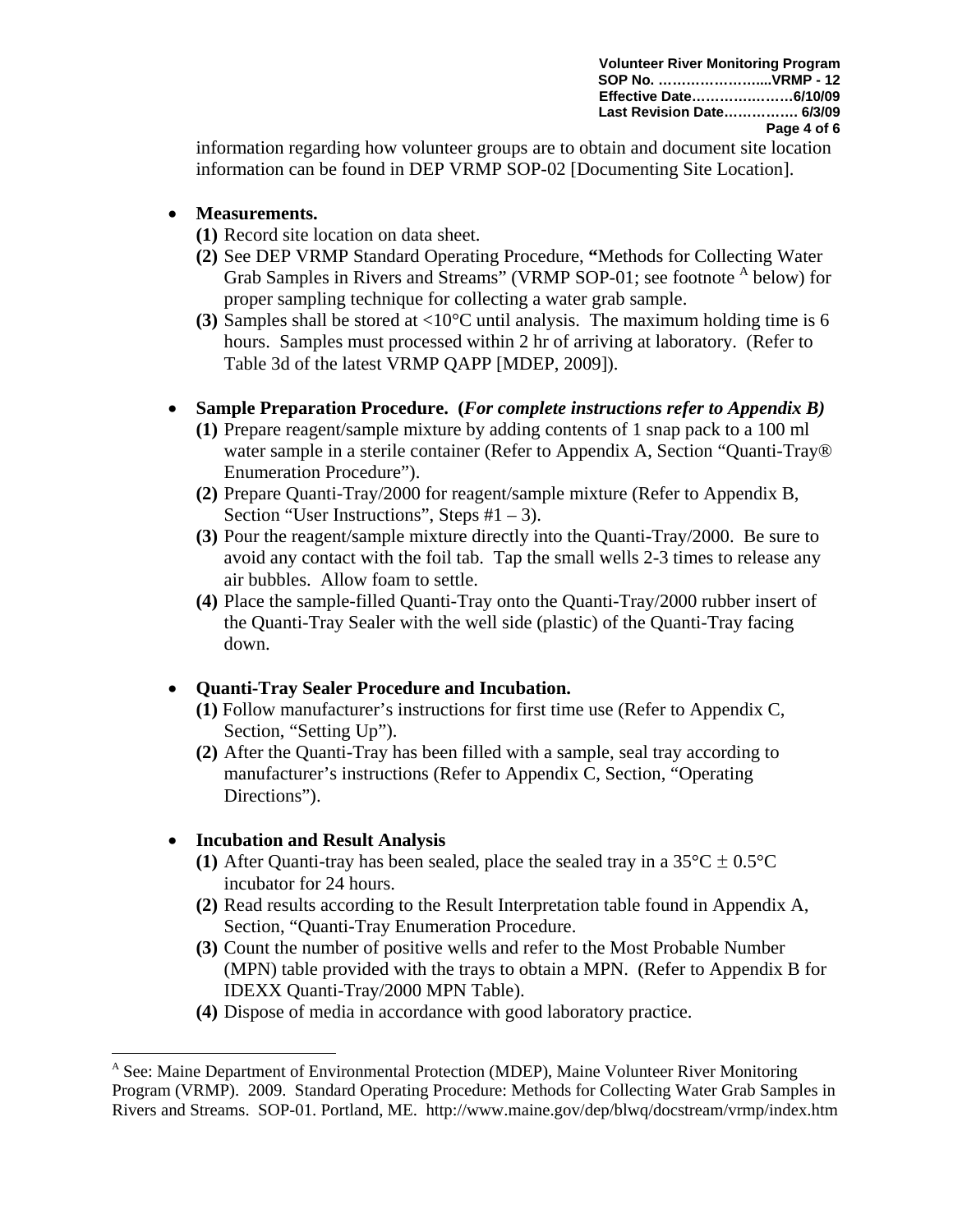# **C.** *Quality Control.*

- **(1)** At the beginning of each field season, all VRMP staff and VRMP volunteers who will collect Fecal Coliform and *E. coli* data will have a training/refresher session to (re)familiarize themselves with the contents of this SOP.
- **(2)** For every volunteer, a field duplicate shall be obtained for all parameters for at least 10% of their own sampling efforts. A field duplicate will be collected for every 10 samples monitored.
- **(3)** Refer to the VRMP quality assurance project plan (QAPP) for more QA/QC details.

# **6. Equipment Care**

# **A.** *Start of field season.*

**(1)** A full inspection and inventory of the Colilert Test kit including expiration dates of snap packs.

# **B.** *During field season.*

- **(1)** Keep kit out of direct sunlight as much as possible.
- **(2)** Store kit indoors in a cool, dry place out of direct sun. Keep out of the reach of children and pets.
- **(3)** Keep close track of snap pack expiration dates and replace as necessary.

# **C.** *End of field season.*

**(1)** Store kit indoors in a cool, dry place out of direct sun. Keep out of the reach of children and pets.

# **7. Appendices**

**A:** IDEXX Laboratories, Inc. 2007. Coliert® Test Kit Instructions. Westbrook, ME.

 **B.** IDEXX Laboratories, Inc. 2007. IDEXX Quanti-Tray/2000, Insert and Most Probable Number (MPN) Table. Westbrook, ME.

**C.** IDEXX Laboratories, Inc. 2002. IDEXX Quanti-Tray Sealer Model 2X User Manual. Westbrook, ME.

# **8. References**

# *A. Maine VRMP QAPP:*

• Maine Department of Environmental Protection (MDEP). 2009. Maine Volunteer River Monitoring Program (VRMP) Quality Assurance Program Plan (QAPP). Portland, ME. DEPLW-0984.